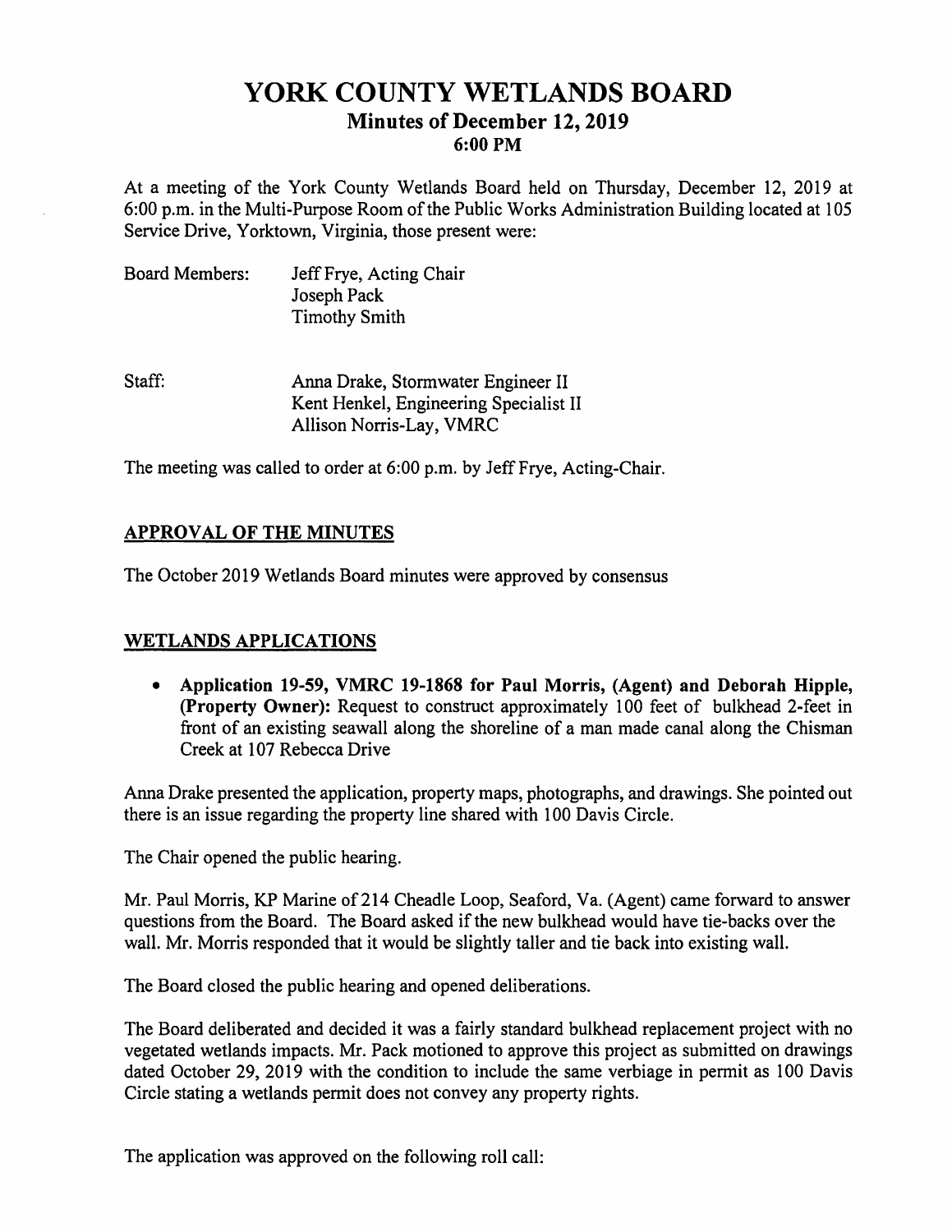York County Wetlands Board December 12, 2019 Public Hearing Page 2

| <b>Timothy Smith</b> | Yes        |
|----------------------|------------|
| Joseph Pack          | <b>Yes</b> |
| Jeff Frye            | Yes        |

The Chair stated the application could be picked up after the required 10-day appeal period.

# **EXTENSIONS AND FINALS**

• **Permit 17-51, VMRC 17-1949, Julius Johnson (Property Owner) and Jeff Watkins (Agent):** Permit to re-work the existing riprap; place beach nourishment and plantings; and construct a marsh toe sill and groin along the shoreline of the Poquoson River at 102 Jennings Drive.

Anna Drake presented before and after photos of the completed project.

The Board agreed by consensus to approve final and close the permit.

• **Permit 17-53 A, B, C, D** & **E, Charles Aardema, Brian Jaynes, William** & **Betsy Clary, ALN, Inc. and Mary Ann Trono by Kevin Pankoke of Pankoke Marine Construction:** Permit to construct a total of 300-feet of riprap revetment along the shoreline of the Poquoson River at 108, 110, 112, 114, 122 and 124 Jennings Drive

Anna Drake presented before and after photos of the completed project. 122  $& 124$  Jennings Drive backed out of project and Kevin Pankake wishes the permit to be closed so that the uncompleted work is not done under his permit.

Board agreed by consensus to approve final and close the permit. Staff informed the Board a letter would be written to the property owner of 122 /124 Jennings Drive informing her the permit is closed.

#### **OLD BUSINESS**

None

#### **NEW BUSINESS**

- There will be a meeting in January.
- The CCRM newsletter River and Coast was distributed

### **ADJOURNMENT**